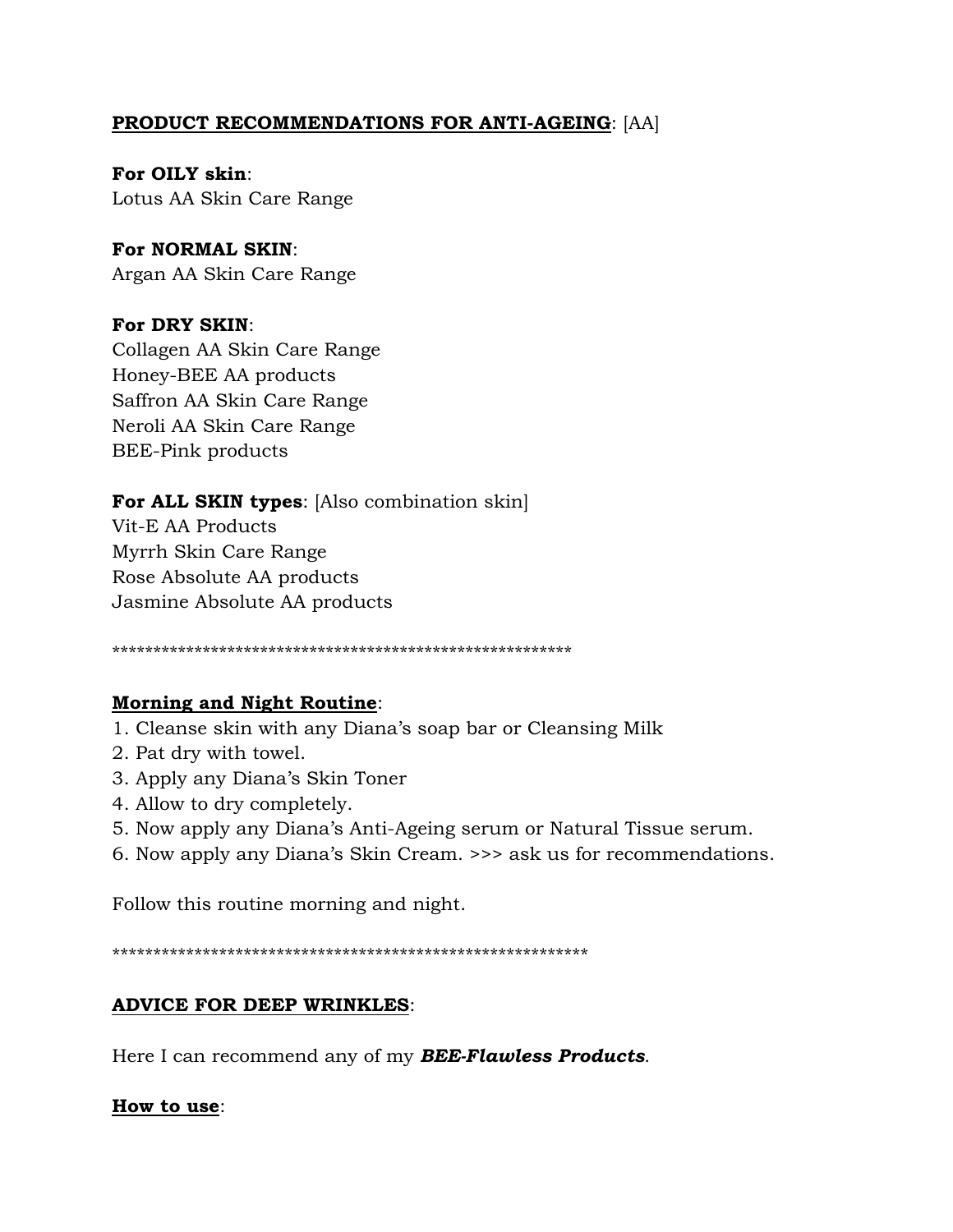*BEE-Flawless* is a Skin Masque, which you can apply at night, after you have cleansed your skin, pat dry with towel, and applied *Diana's* Skin Toner. NOTE that this product has a sticky consistency and gets some getting used to. When getting the hang of this product you will get to love it!

## **How to use**:

1. Apply at night and wash off after 1 – 10 hours.

- 2. Or you can use during the day as well.
- 3. 1st you cleanse your skin, pat dry with towel, and apply *Diana's* Skin Toner.
- 4. Now you apply a very thin layer of BEE-Flawless.

5. Wait for up to 30 min, you can now apply your Day cream (if you feel the necessity).

6. OR you can now apply your foundation, and the rest of your makeup.

~~~~~~~~~~~~~~~~~~~~~~

# **IMPORTANT to know when you want to fight wrinkles**:

1. Drink 4-6 glasses still water each day – it helps to hydrate your skin from inside

2. NO alcohol! NO nicotine! It dehydrates your skin from inside, also "kills" all natural collagen in your skin!

3. Eat fresh fruit and veg daily.

4. SUGAR & STARCH also "KILL" all natural collagen in skin. Sometimes as soon as your skin reproduces new collagen, it gets killed instantly by sugar and starchy foods.

5. LIMIT your time spend in sun.

6. Certain chronic ailments have a direct negative impact upon your skin.

7. Certain Chronic medications, such as Cortisone, is very bad for skin! Contact your own Medical Doctor to discuss the impact the meds have upon your skin.

8. The correct sleeping position: never sleep on your sides, it creates deep wrinkles on your face